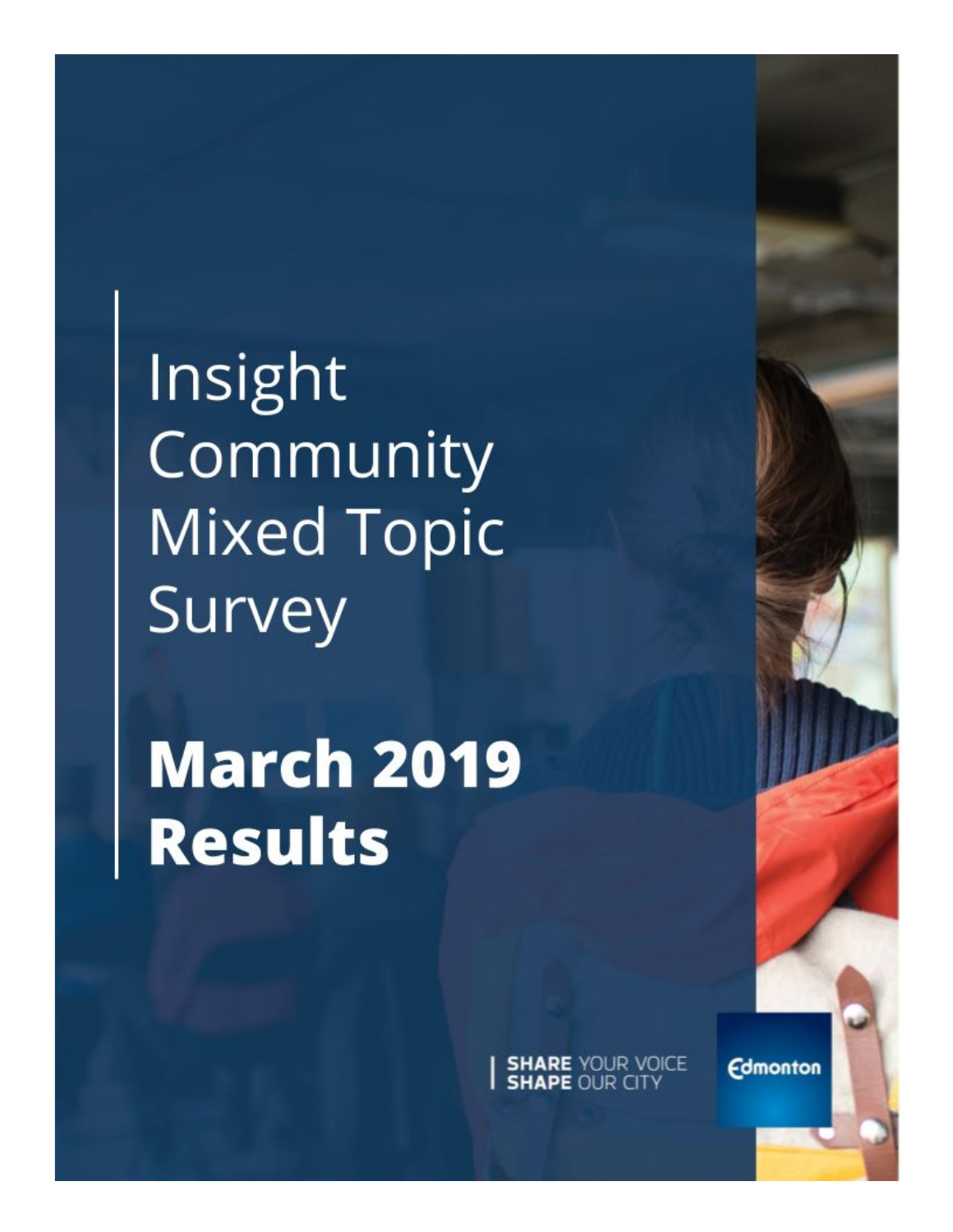# **March 2019 Mixed Topic Survey Results**

## **BACKGROUND**

The Edmonton Insight Community is a panel of over 10,100 Edmontonians (March 2019) who provide feedback to help City of Edmonton Council and administration make decisions. The Insight Community is managed by the Corporate Research Unit at the City of Edmonton. Corporate Research advises on, plans, executes, and reports on research for almost every administrative area of the City.

Every month, the Corporate Research Unit works with other City of Edmonton departments to develop a Mixed Topic Survey. Each Mixed Topic is composed of a variety of short surveys that help different departments make decisions using public feedback. We compile these topics into a single survey to reduce the amount of times we ask Insight Members for input and avoid overwhelming them.

The following topics were covered on the March 2019 Mixed Topic Survey:

- Fraud Awareness
- Gallagher Park
- Sign Design Opt-In
- Accessibility Policy Opt-In

## **METHODOLOGY**

The survey was hosted on the Edmonton Insight Community website and a link to the survey was posted on edmonton.ca/surveys. The survey was conducted online from March 12 - 19, 2019 and was completed by 2,316 Insight Community Members and 13 individuals who anonymously accessed the survey link. As a non-random online survey, a margin of error is not reported for these results. However, if a probability sample had been used results for a random sample of 2,329 it would be accurate  $\pm$  2.03 percentage points, 19 times out of 20.

## **RESULTS SUMMARY**

#### Fraud Awareness

As part of Fraud Prevention Month, we asked Insight Community members to provide feedback regarding bitcoin fraud and awareness of posters the Edmonton Police Service (EPS) is currently using to educate the public regarding bitcoin fraud. When asked, 54% said they were very or moderately aware of what bitcoin is. 25% of respondents said they had seen Bitcoin ATMs but only 3% have used one.

Insight Community members were shown this poster and asked a number of questions regarding the poster: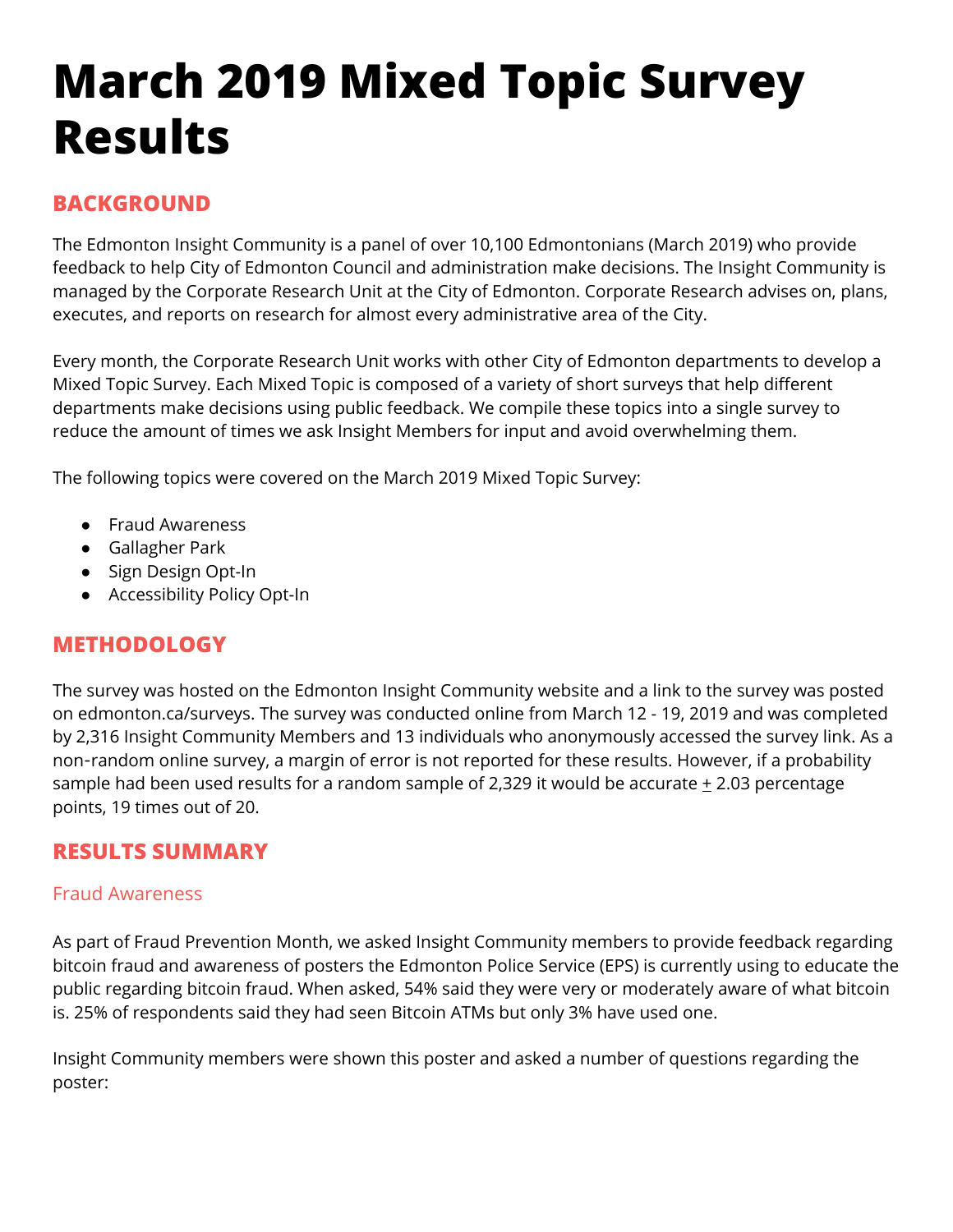

Of those that said they have seen a bitcoin ATM (n=589), 7% said they had also seen the poster above. All Insight Community respondents were then their level of agreement on 4 questions about the poster:

|                                                                                       | Agree | <b>Disagree</b> |
|---------------------------------------------------------------------------------------|-------|-----------------|
| The information on this sign is easy to understand.                                   | 81%   | 10%             |
| This information on this sign provides useful information regarding bitcoin<br>fraud. | 81%   | 8%              |
| I know where to go for more information regarding bitcoin.                            | 66%   | 20%             |
| Seeing a sign like this would deter me from using an bitcoin ATM.                     | 77%   | 7%              |
| Agree - Strongly agree or Agree                                                       |       |                 |
| Disagree - Strongly disagree or disagree                                              |       |                 |

#### Gallagher Park

Insight Community members were next asked a series of questions regarding Gallagher Park. 66% of respondents (n=1,538) said that they visit Gallagher park less than once per month or more in the last 12 months, where 34% have never visited Gallagher Park. Of those that have visited Gallagher Park, 71% said they use their "Personal vehicle to get to the park with "Bicycle" the next highest response at 27%. Respondents were then asked how the currently use the park when they visit. "Events at the Muttart Conservatory" (62%), "Festivals" (49%), and "Summer walking/hiking" (38%) being the top uses.